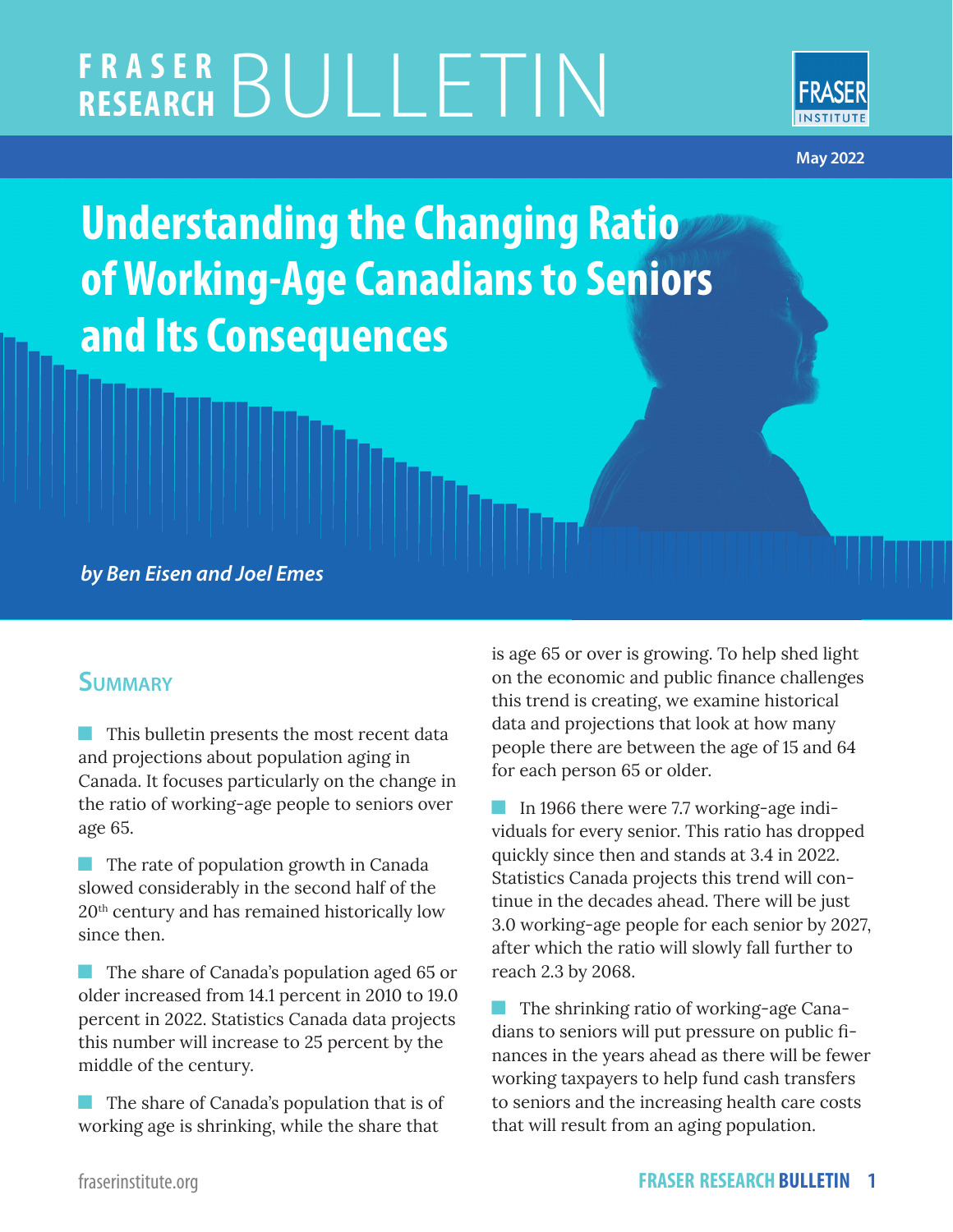#### **Introduction**

A substantial amount of research in recent years has discussed the various policy implications of an aging population in Canada on government finances. It is already the case that a combination of additional spending for benefits for the elderly and for health care costs together with a slowdown in the growth of government revenues due to a smaller share of the population working as older people retire are putting pressure on public finances. That pressure is expected to only increase.**<sup>1</sup>**

This short bulletin updates past work<sup>2</sup> by presenting the most recent data and projections surrounding population aging in Canada, focusing particularly on the change in the ratio of working-age people to individuals over the age of 65. We begin by presenting data that show recent demographic changes and projections. We then briefly discuss the likely implications for labour markets, economic growth, and government finances before concluding.

#### **Canada's demographic transformation: The changing ratio of working-age people to seniors**

Canada's population growth rate slowed considerably in the second half of the  $20<sup>th</sup>$  century and has remained historically low since then. Average annual population growth in the 1950s was 2.7 percent. Since the turn of the 21st century, Canada's average annual population increase has been 1.1 percent. Statistics Canada's medium-growth scenario forecasts the rate of population growth to continue to drop and to reach 0.7 percent by mid-century. This estimate is based on a projection of continued positive immigration flows, without which Canada's population growth would be expected to decline in real terms.

This low rate of population growth combined with substantial increases in life expectancy over the past half century have combined to make seniors (individuals 65 years of age and older) comprise a growing share of Canada's population. This trend is ongoing. Figure 1 shows the share of Canada's population that is 65 years of age or older since 2010 and gives projections to 2068.

Figure 1 shows that the share of Canada's population that is 65 or older has increased from 14.1 percent in 2010 to 19.0 percent in 2022. Statistics Canada forecasts this share to continue growing at a similar pace as the last decade through until 2030, at which point the projected share of the population 65 or older will reach 22.5 percent. After that, the long-term projections show this segment's share of the population will keep growing, although much less quickly, stabilizing at approximately 25 percent of the population by mid-century.

**<sup>1</sup>** See, for example, Globerman (2021a), Globerman (2021b), Jackson, Clemens, and Palacios (2017), Standing Senate Committee on National Finance (2017), Fields, Uppal, and LaRochelle-Cote (2017), Canada (2016), Ragan (2012), and Robson (2010).

**<sup>2</sup>** Specifically, with the permission of its authors, this paper updates much of the data presented in *Canada's Aging Population and Implications for Government Finances* by Taylor Jackson, Jason Clemens, and Milagros Palacios, generally using the same methodological approaches. Any errors in this paper are the sole responsibility of the authors of this update.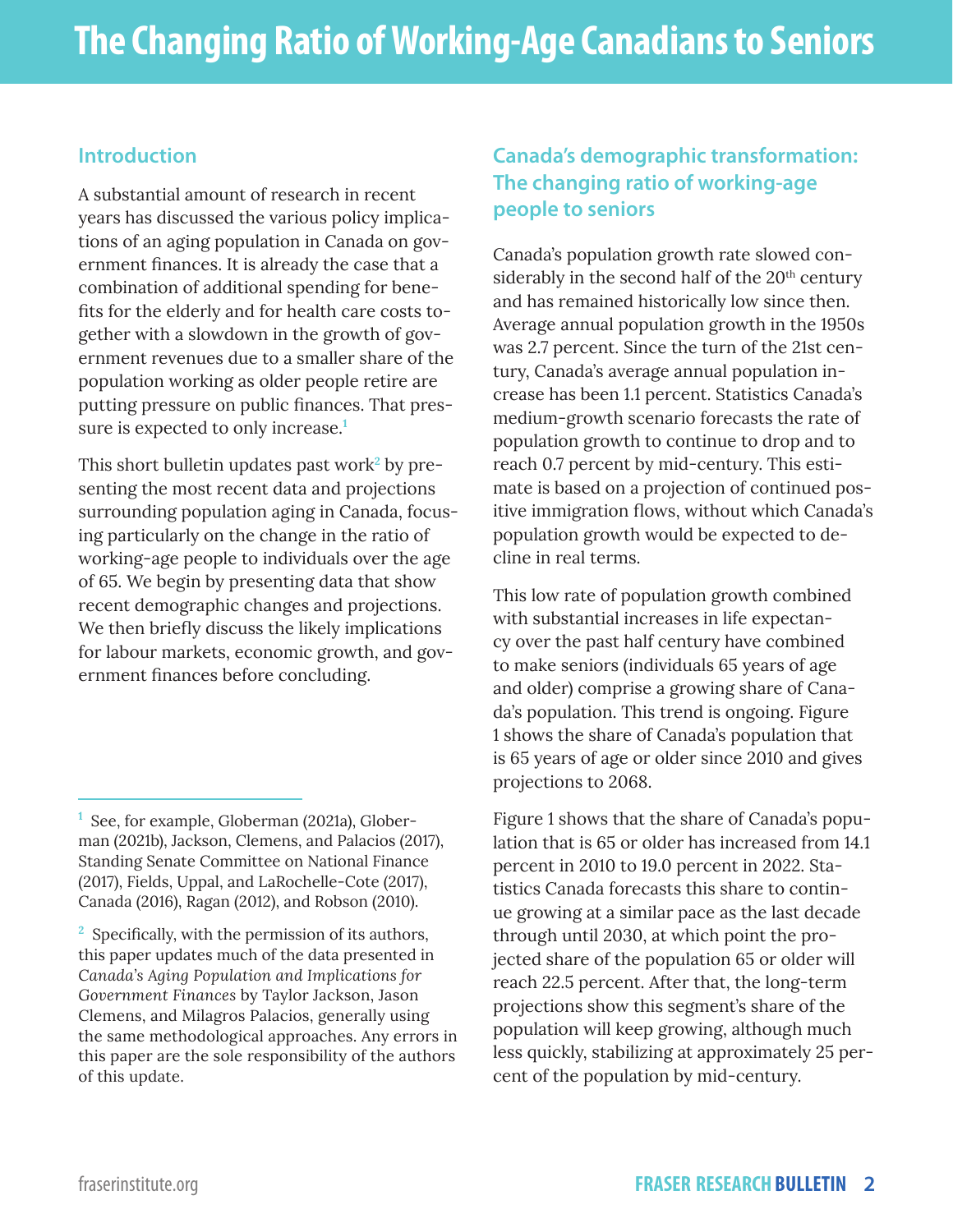

#### **Figure 1: Share of the Population Aged 65 and Older, 2010-2068**

Note: values from 2022 onwards are based on Statistics Canada's M1 population projection. Sources: Statistics Canada, Tables 17-10-0005-01 and 17-10-0057-01.



#### **Figure 2: Share of the Population between 15 and 64 Years Old, 1966-2068**

Note: values from 2022 onwards are based on Statistics Canada's M1 population projection. Sources: Statistics Canada, Tables 17-10-0005-01 and 17-10-0057-01.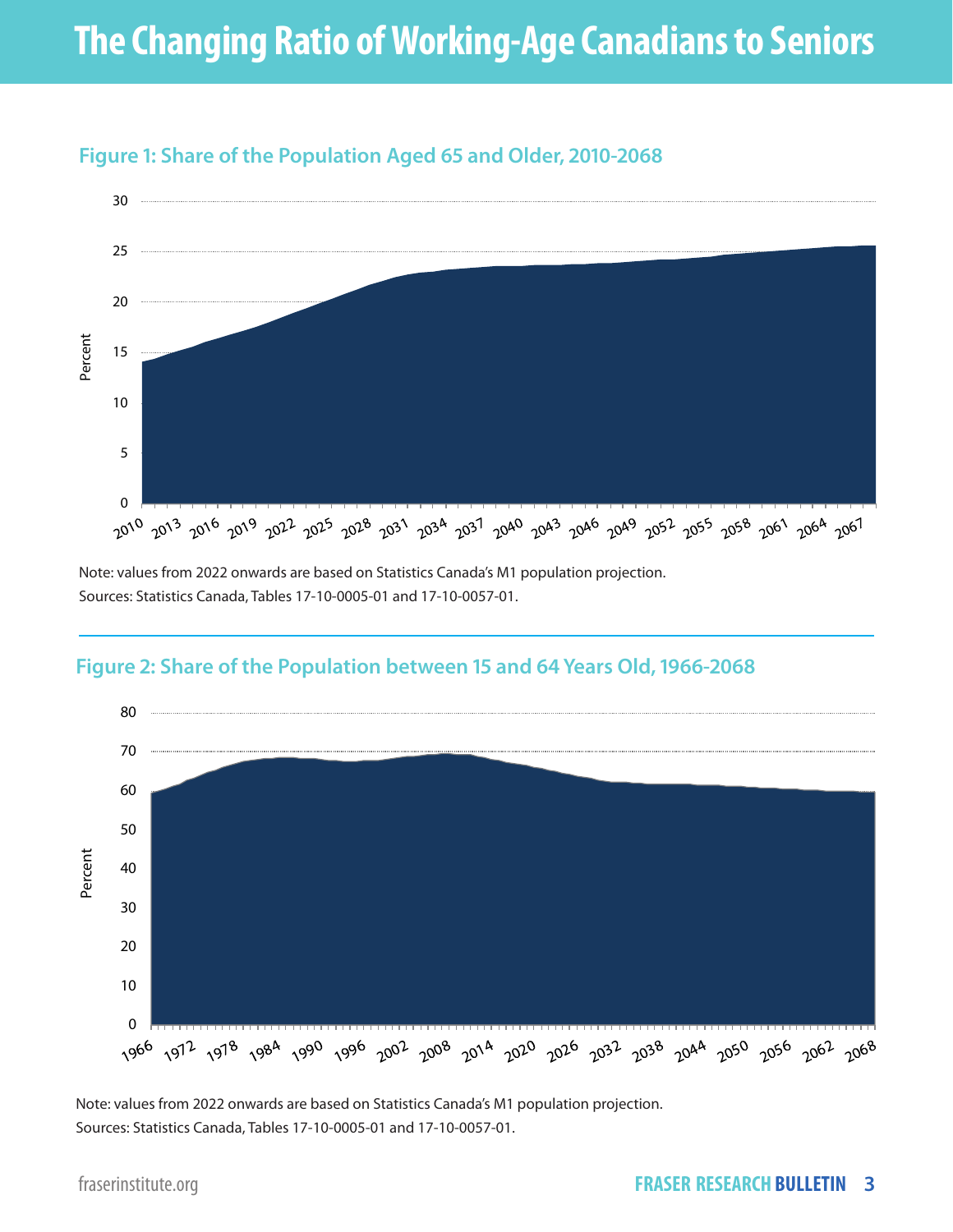## **The Changing Ratio of Working-Age Canadians to Seniors**



#### **Figure 3: Ratio of Working Age Population (Ages 15 to 64 years) to Those 65+, 1966-2068**

Note: values from 2022 onwards are based on Statistics Canada's M1 population projection. Sources: Statistics Canada, Tables 17-10-0005-01 and 17-10-0057-01.

As the population ages, the share that is of working age (defined as those aged 15 to 64 years old) has been and will continue declining.

Figure 2 shows the share of the Canadian population age 15 to 64 from 1966 to the present day with projections until 2068. In recent years, the share of the population of working age has fallen relatively quickly as the Baby Boomer generation has begun to age out of this bracket. In 2010, 69.3 percent of the population was between the ages of 15-64. In 2022, that number stands at 65.4 percent. Statistics Canada forecasts continued rapid decline until the early 2030s, by which point the share of the population that is of working age is on course to reach 62.5 percent. This age group's population share is then expected to continue to shrink much

less quickly in subsequent years, dropping below 60 percent in the 2060s.

In short, the share of Canada's population that is of working age is shrinking, while the share that is 65 or older is growing, and the trend is expected to continue, though less dramatically by mid-century. To help shed light on the economic and public finance challenges created by this trend, we can examine the ratio of working-age people to senior citizens. That is to say, we can examine how many people there are between the age of 15 and 64 for each person age 65 or older.

Figure 3 presents this data from 1966 to the present day and provides projections until 2068. In 1966 there were 7.7 working-age peo-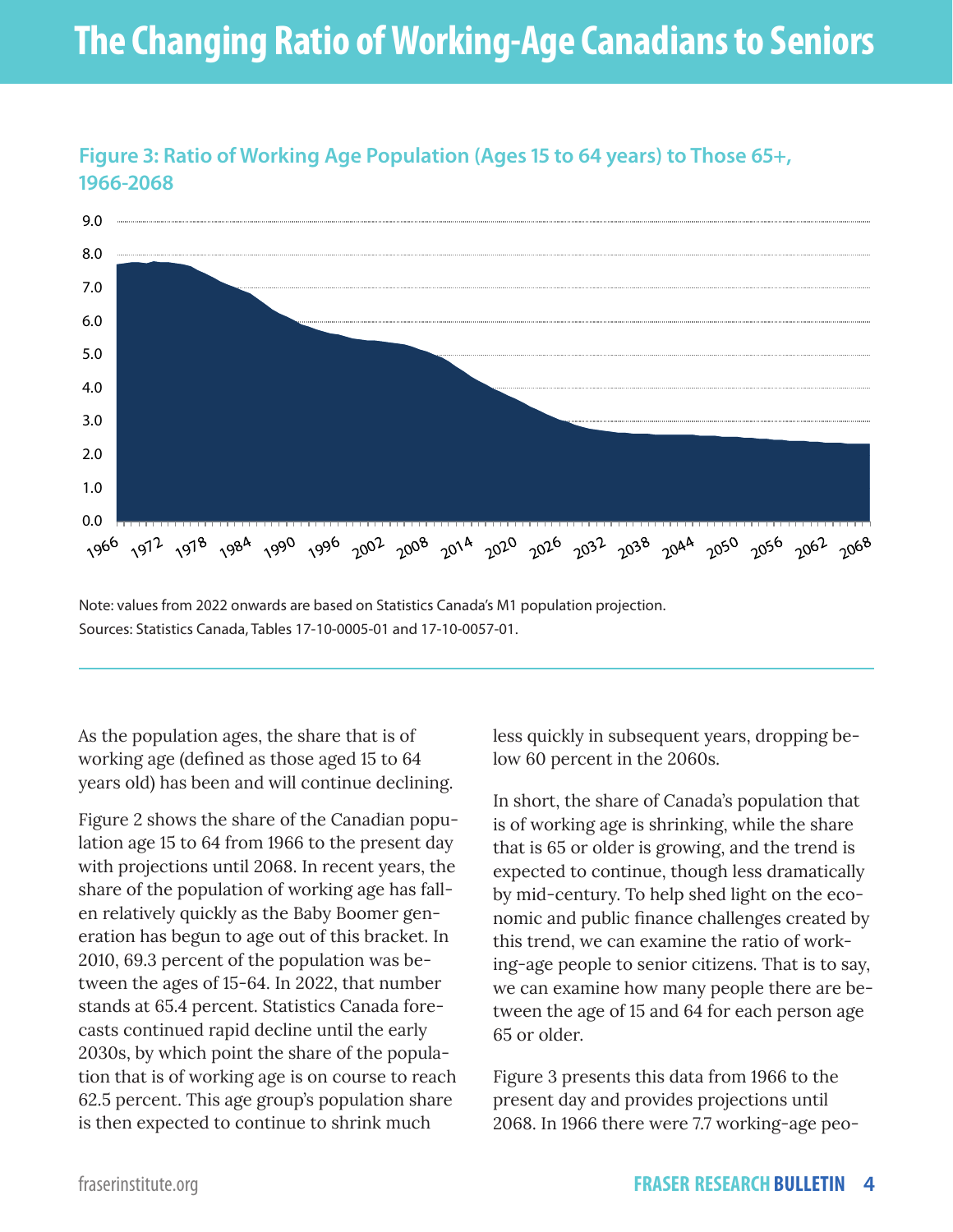#### **Figure 4: Labour Force Participation Rates By Age, 2021**



Source: Statistics Canada, Table 14-10-0327-01.

ple for every senior. This ratio has dropped quickly since then and stands at 3.4 in 2022. Statistics Canada projects this trend will continue in the decades ahead. There will be just 3.0 working age individuals for each senior by 2027, after which the ratio will fall further, but more slowly, to reach 2.3 by 2068.

#### **The labour market and broader economic implications**

The shrinking ratio of Canadians aged 15 to 64 to seniors will have important implications for Canada's labour market because members of the former age group have a much higher labour

market participation rate<sup>3</sup> than those in the latter age group. Figure 4 illustrates this point. The labour force participation rate in 2021 for Canadians 65 and older was 14.0 percent. By comparison, the labour participation rate for people of prime working age (25 to 54) was 87.7 percent. Figure 4 also shows the labour force participation rates for other, smaller age groups near the beginning and end of the broader "working age" population range of 15 to 64.

These differences between the labour force participation rates of the various age groups and the demographic transition described above have contributed to and are expected to continue to contribute to a decline in Canada's overall labour force participation rate in the coming years. Figure 5 illustrates this point, showing Canada's labour force participation rate from 2000 until the present day, as well as projections to 2063.**<sup>4</sup>** We see that labour market participation peaked at 67.6 percent in 2003 and has declined since then, reaching 64.7 percent this year. This trend is expected to continue steadily as the working-age share of Canada's population continues to drop in the years and decades ahead.

Several trends, some working in opposition to each other, produce the aggregate outcome described above. Specifically, an increasing share of seniors over the age of 64 are remaining in the workforce (Statistics Canada, 2021). This is having a small upward effect on the participa-

**<sup>3</sup>** Canada's labour force participation rate is defined as the percentage of persons who are either employed or unemployed but looking for a job.

**<sup>4</sup>** There are significant possible variations to the projections over a long period of time which can be influenced by many factors, which in this instance include changes in the labour force participation rate of members of specific age groups.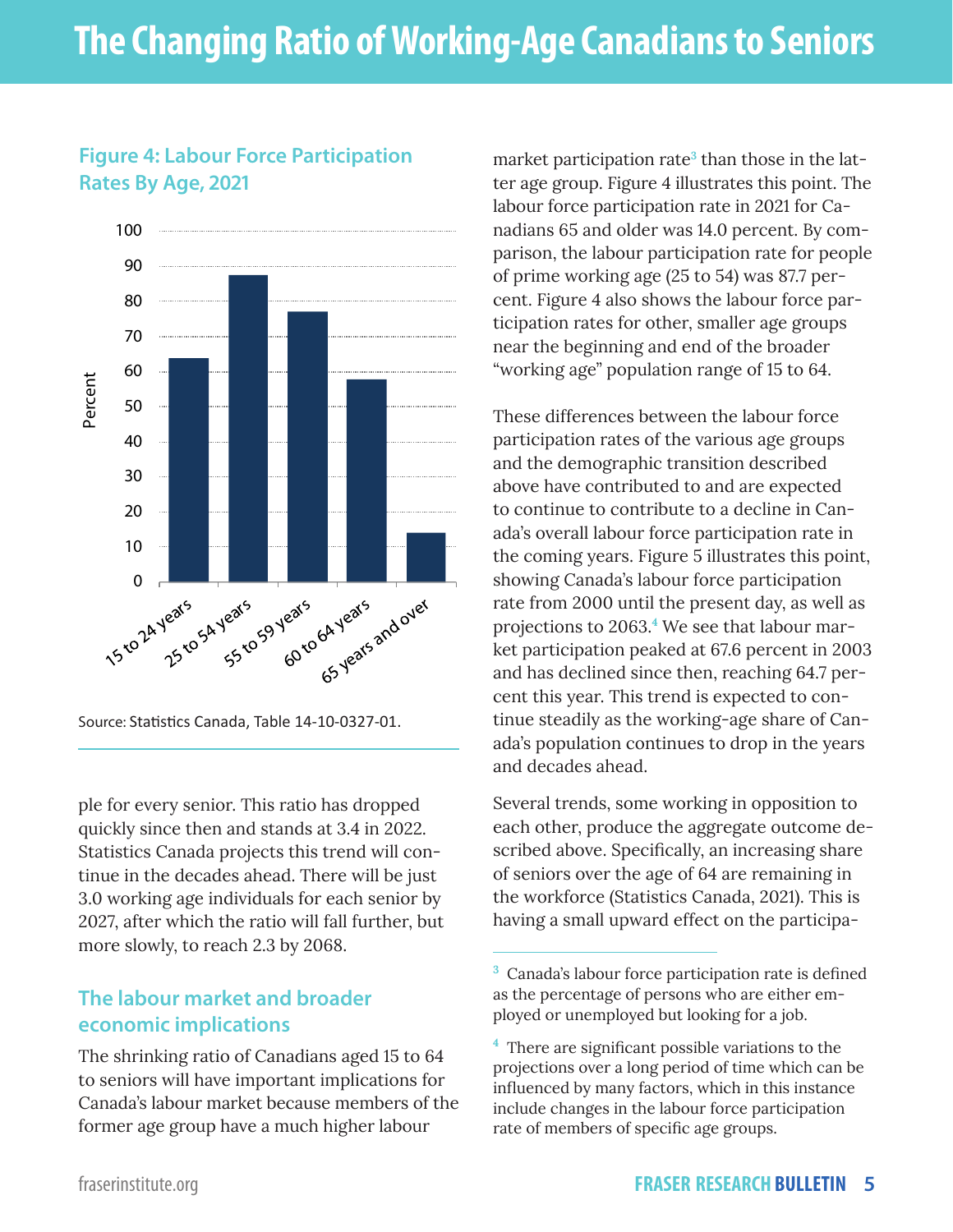

#### **Figure 5: Labour Force Participaton Rate, Ages 15 and over, 2000-2063**

tion rate. However, as figure 5 shows, this is outweighed by other factors, the most important of which is population aging, which produces an overall decrease in the participation

The decline in the size of the labour force relative to the overall population will have a material effect on the rate of economic growth in Canada if it does in fact continue. Specifically, a decline in the labour force relative to the overall population will slow the per-capita income growth rate unless it is offset by a significant increase to productivity growth.

During the late decades of the  $20<sup>th</sup>$  century, a significant increase in women's participation in the labour market led to a rapid rise in Canada's labour force participation rate. This large increase has meant that, despite the decline over

the past 20 years described above, changes to the participation rate have, in the aggregate, been a net contributor to economic growth in Canada over the past 40 years. Between 1981 and 2020, increases in the labour force participation rate increased real per-person economic growth by an average of 0.2 percent annually. Due to the population aging trends outlined above, current projections suggest this directional effect will reverse in the future and that the change in this ratio will reduce economic growth by an average of 0.2 percent annually from 2021 to 2050.**<sup>5</sup>**

rate over time.

**<sup>5</sup>** Authors' calculations based on Statistics Canada tables 36-10-0222-01, 17-10-0005-01, and 14-10- 0327-01.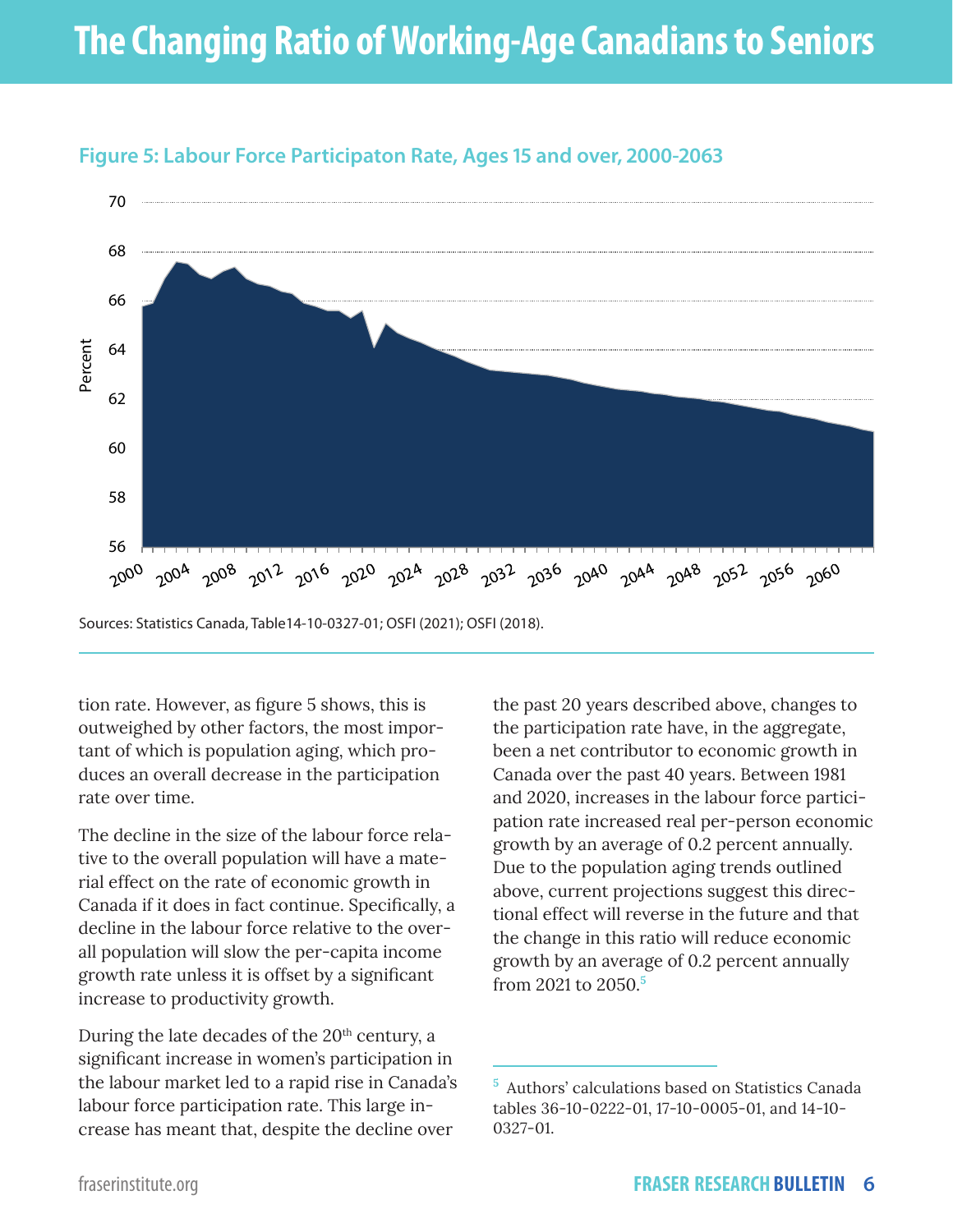#### **Implications for government finances**

A decreasing ratio of working age people to seniors will affect government finances both directly and indirectly. The effect on expected future government revenue follows straightforwardly from what has been written above. A declining labour force participation rate, other things held constant, means fewer taxpaying workers and slower economic growth, which imply that the tax base will grow more slowly and, hence, that government tax revenue will grow more slowly, too.

An aging population will also put increasing pressure, to varying degrees, on a major area of expenditure for each senior level of government in Canada. For the federal government, this area is income support for seniors. The other major spending area is health care, an expense borne primarily by the provinces although notionally<sup>6</sup> shared by the federal government via the Canada Health Transfer's percapita block grant and through small amounts of direct federal spending on health care services for small, specific populations. A larger senior population means a greater number of people receiving cash transfers for seniors, the largest of which is Old Age Security (OAS) and the Guaranteed Income Supplement (GIS). The OAS is a monthly payment to seniors that is clawed back gradually as a senior's income rises. The GIS is a means-tested supplement to the OAS for lower income seniors. For this brief analysis, spending on these two programs is grouped together with much smaller accompanying allowances paid to small groups of qualifying individuals.

The increasing share of the population that is over age 64 has been gradually pushing up the cost of cash transfers to seniors. In 2010, spending on seniors' allowances was 2.0 percent of GDP. By 2019, this had increased to 2.5 percent of GDP. A recent actuarial report on Canada's income support system for seniors projects that these expenditures will reach 3.1 percent of GDP in the 2030s. Subsequently, expenditures relative to GDP are expected to decline gradually, back to approximately current levels by mid-century.**<sup>7</sup>**

A 1.1 percentage point increase in GDP between 2010 and the 2030s represents a substantial increase in federal spending on seniors' allowances. This fiscal effect is already being felt, as combined OAS and GIS spending today relative to GDP is approximately halfway between its 2010 value and its projected high of 3.1 percent in the 2030s.

At the provincial level, population aging is also expected to put considerable pressure on government spending. Average per-capita spending on health care costs for Canadians between 35 to 44, for instance, is \$2,811. Average health care spending for people aged 65 to 74 is \$7,751.

Figure 6 shows that per person health care costs continue to rise quickly as seniors age, with the average per person cost for individuals aged 75 to 84 nearly twice as high as the average per-person costs for those aged 65 to 74. As a result, the pressures on health care costs

**<sup>6</sup>** Because money is fungible (i.e., it can be easily exchanged or traded), it is more accurate to say that per-capita transfers to provincial general revenues support all provincial programming rather than health care specifically as is suggested by the transfer's name. The specific relationship to health care is simply that payment of the funds is contingent on the federal government's determination that provinces are complying with the provisions of the Canada Health Act.

**<sup>7</sup>** See Globerman (2021 B) for a more complete discussion of these data and related issues.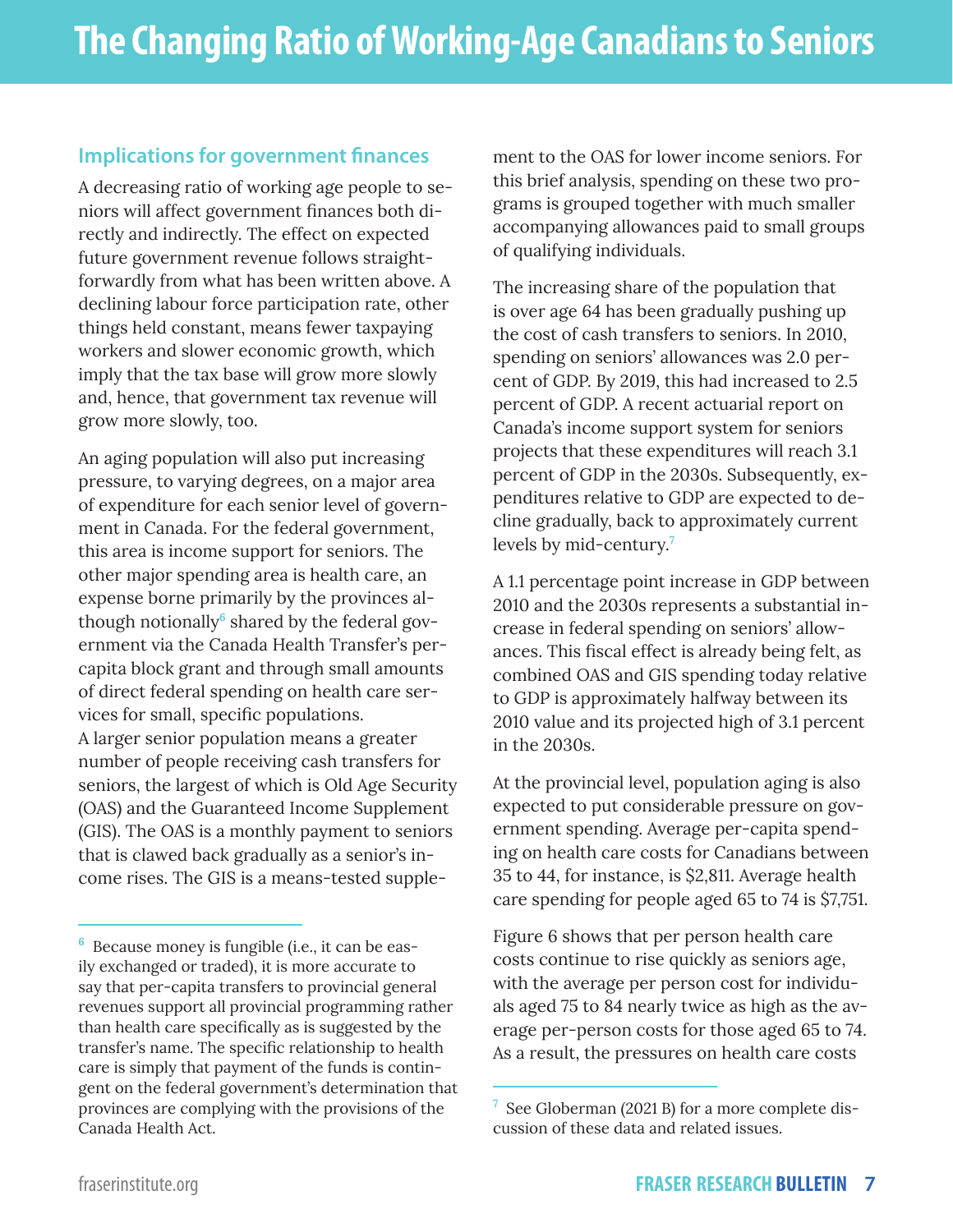

#### **Figure 6: Health Care Expenditure per Capita by Age Group, Canada, 2019**

Sources: Canadian Institute for Health Information, 2021; Statistics Canada, Table 17-10-0005-01.

from the aging population will continue to rise in the future. OECD projections show that health care costs from aging will cause health care expenditures to increase by 0.8 percentage points of GDP between 2017 and 2045. The OECD notes that population aging is just one factor likely to drive up health care costs in coming decades; other factors include greater demands for health services from non-seniors as well as additional government expenditures on new medical technologies and medicines.

All else equal and in the absence of policy action, the effect of population aging and paying public pensions are expected to increase the combined cost of federal and provincial spending by approximately two percentage points of GDP over the next two decades. For context, an increase today in government spending of two percentage points of GDP would equate to an

additional \$55 billion in spending, or approximately \$2,700 for every member of the current labour force. Of course, Canadian governments will have time to adjust to these cost pressures, but these data illustrate just how substantial the upward cost pressures from population aging will be.

Cost pressures in other areas of public management such as education may be somewhat relieved by an aging population. However, the costs associated with aging described above are currently projected to significantly outweigh the potential spending declines elsewhere. This is illustrated by the fact that the Parliamentary Budget Office explicitly identifies rising expenditures as a key reason that combined federal and provincial finances are currently unsustainable, which means that in the absence of any countering policy action the overall debt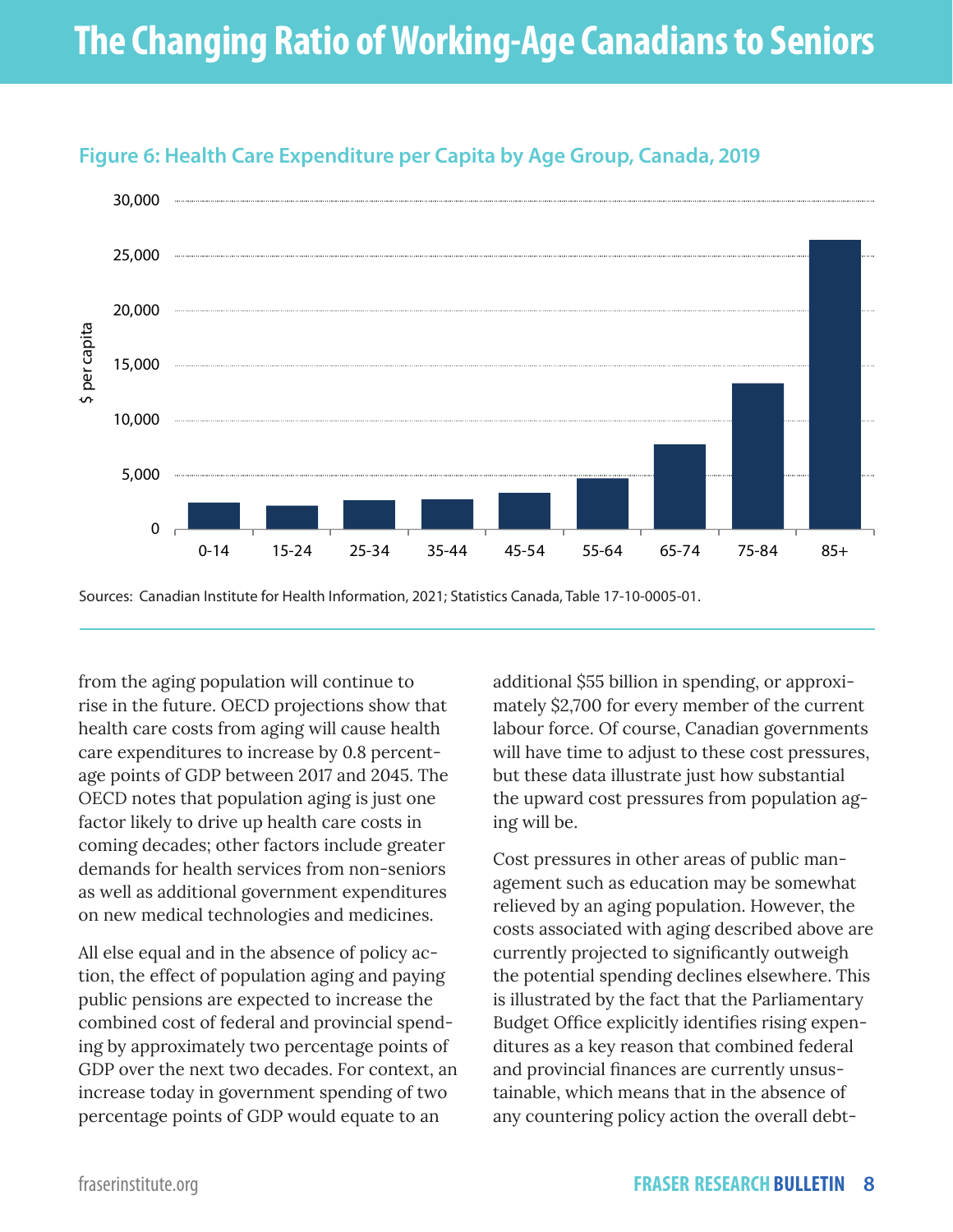to-GDP ratio is expected to grow over time. The extent of unsustainability is much greater at the provincial level due to expected increases in health care costs (PBO 2021).

#### **Conclusion**

Canada's population is aging, which is increasing the pressure on government spending earmarked for health care and cash transfers to older Canadians. At the same time, the working age population as a share of the overall population is decreasing. The number of working-age people per senior has already fallen from 7.7 in 1966 to 3.4 in 2022. Statistics Canada data projects this ratio will fall further to 2.3 by 2068. Governments across Canada, particularly at the provincial level, already face long-term fiscal challenges, and the trends described in this bulletin will be a significant challenge to policymakers as they try to improve the sustainability of government finances in Canada.

#### **References**

- Canadian Institute for Health Information [CIHI] (2021). *National Health Expenditure*  Trends, 2021. CIHI. <https://www.cihi.ca/en/ national-health-expenditure-trends>, as of May 24, 2022.
- Fields, Andrew, Sharanjit Uppal, and Sébastien LaRochelle-Côté (2017). *The Impact of Aging on Labour Market Participation Rates.* Statistics Canada. <[http://www.statcan.gc.ca/](http://www.statcan.gc.ca/pub/75-006-x/2017001/article/14826-eng.htm) [pub/75-006-x/2017001/article/14826-eng.](http://www.statcan.gc.ca/pub/75-006-x/2017001/article/14826-eng.htm) [htm>](http://www.statcan.gc.ca/pub/75-006-x/2017001/article/14826-eng.htm), as of May 20, 2022.
- Globerman, Steven (2021a). *Aging and Expenditures on Health Care*. The Fraser Institute. [<https://www.fraserinstitute.org/sites/](https://www.fraserinstitute.org/sites/default/files/aging-and-expenditures-on-health-care.pdf) [default/files/aging-and-expenditures-on](https://www.fraserinstitute.org/sites/default/files/aging-and-expenditures-on-health-care.pdf)[health-care.pdf>](https://www.fraserinstitute.org/sites/default/files/aging-and-expenditures-on-health-care.pdf), as of May 20, 2022.
- Globerman, Steven, (2021b). *Canada's Aging Population and Income Support Programs*. The Fraser Institute. <[https://www.fraserinsti-](https://www.fraserinstitute.org/sites/default/files/canadas-aging-population-and-income-support-programs.pdf)

[tute.org/sites/default/files/canadas-aging](https://www.fraserinstitute.org/sites/default/files/canadas-aging-population-and-income-support-programs.pdf)[population-and-income-support-programs.](https://www.fraserinstitute.org/sites/default/files/canadas-aging-population-and-income-support-programs.pdf) [pdf>](https://www.fraserinstitute.org/sites/default/files/canadas-aging-population-and-income-support-programs.pdf), as of May 20, 2022.

- Jackson, Taylor, Jason Clemens, and Milagros Palacios (2017). *Canada's Aging Population and Implications for Government Finances.* Fraser Institute. [<https://www.fraserinstitute.org/](https://www.fraserinstitute.org/studies/canadas-aging-population-and-implications-for-government-finances) [studies/canadas-aging-population-and-im](https://www.fraserinstitute.org/studies/canadas-aging-population-and-implications-for-government-finances)[plications-for-government-finances](https://www.fraserinstitute.org/studies/canadas-aging-population-and-implications-for-government-finances)>, as of May 20, 2022.
- Office of the Superintendent of Financial Institutions [OSFI] (2021). *Actuarial Report (30th)*  on the Canada Pension Plan. OSFI. [<https://](https://www.osfi-bsif.gc.ca/Eng/oca-bac/ar-ra/cpp-rpc/Pages/cpp30.aspx) [www.osfi-bsif.gc.ca/Eng/oca-bac/ar-ra/](https://www.osfi-bsif.gc.ca/Eng/oca-bac/ar-ra/cpp-rpc/Pages/cpp30.aspx) [cpp-rpc/Pages/cpp30.aspx](https://www.osfi-bsif.gc.ca/Eng/oca-bac/ar-ra/cpp-rpc/Pages/cpp30.aspx)>, as of May 20, 2022.
- Office of the Superintendent of Financial Institutions [OSFI] (2018). *Actuarial Report (17th) Supplementing the Actuarial Report on the Old*  Age Security Program. OSFI. [<https://www.](https://www.osfi-bsif.gc.ca/Eng/Docs/oas17.pdf) [osfi-bsif.gc.ca/Eng/Docs/oas17.pdf](https://www.osfi-bsif.gc.ca/Eng/Docs/oas17.pdf)>, as of May 20, 2022.
- Parliamentary Budget Office [PBO] (2021). *Fiscal Sustainability Report 2021. PBO. <https://* www.pbo-dpb.ca/en/publications/RP-2122-010-S--fiscal-sustainability-report-2021--rapport-viabilite-financiere-2021>, as of May 24, 2022.
- Ragan, Christopher (2012). *Canada's Looming Fiscal Squeeze.* Revised version*.* Macdonald Laurier Institute. [<http://www.macdonald](http://www.macdonaldlaurier.ca/files/pdf/Canadas-Looming-Fiscal-Squeeze-November-2011.pdf)[laurier.ca/files/pdf/Canadas-Looming-Fis](http://www.macdonaldlaurier.ca/files/pdf/Canadas-Looming-Fiscal-Squeeze-November-2011.pdf)[cal-Squeeze-November-2011.pdf>](http://www.macdonaldlaurier.ca/files/pdf/Canadas-Looming-Fiscal-Squeeze-November-2011.pdf), as of May 20, 2022.
- Robson, William B.P. (2010). *The Glacier Grinds Closer: How Demographics Will Change Canada's Fiscal Landscape*. C.D. Howe Institute (September 30). <[https://www.cdhowe.org/](https://www.cdhowe.org/sites/default/files/attachments/research_papers/mixed//ebrief_106_Robson.pdf) [sites/default/files/attachments/research\\_](https://www.cdhowe.org/sites/default/files/attachments/research_papers/mixed//ebrief_106_Robson.pdf) [papers/mixed//ebrief\\_106\\_Robson.pdf](https://www.cdhowe.org/sites/default/files/attachments/research_papers/mixed//ebrief_106_Robson.pdf)>, as of May 20, 2022.
- Standing Senate Committee on National Finance (2017). *Getting Ready: For a New Generation of Active Seniors*. Senate of Canada.